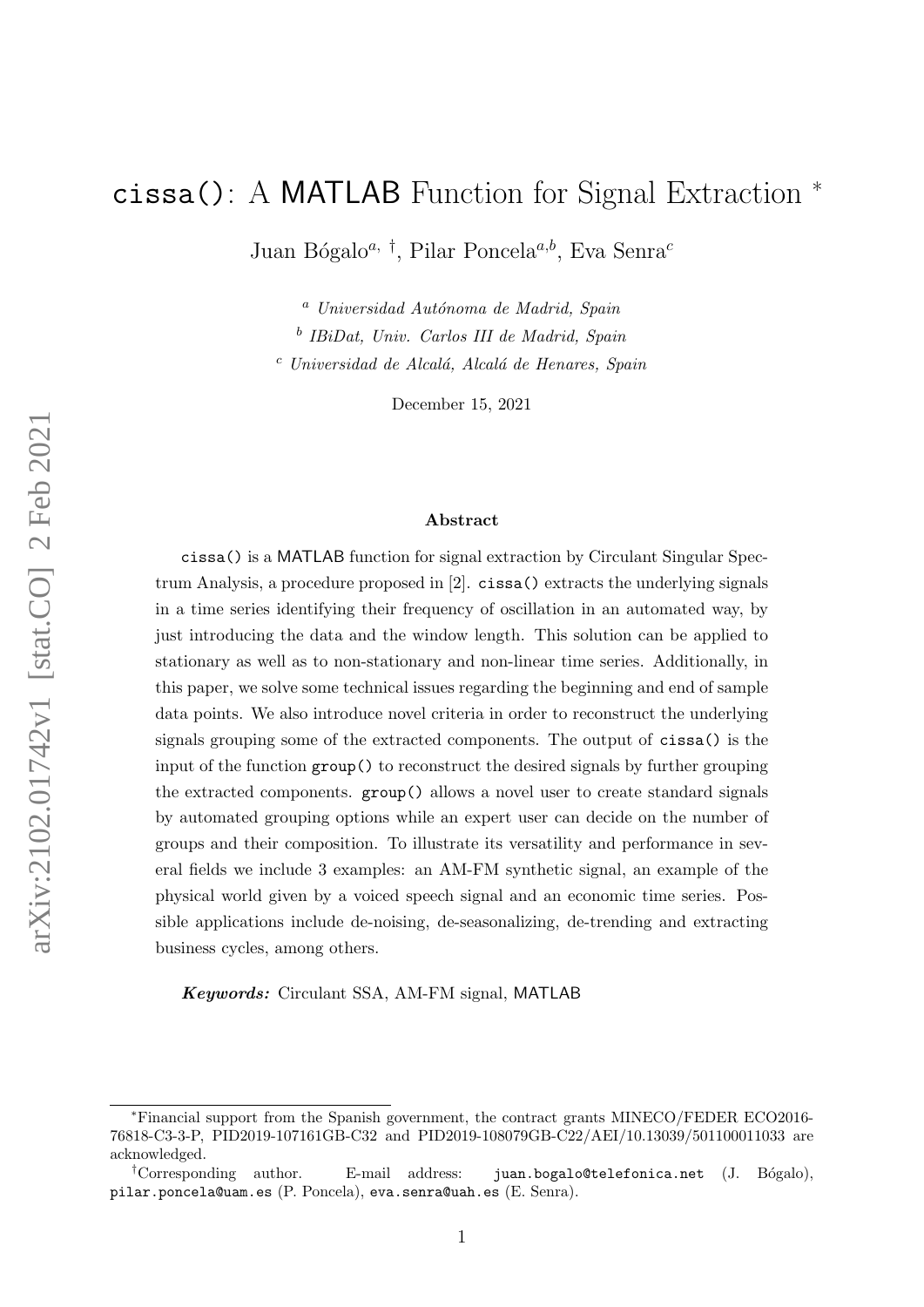### 1 Introduction

Signal extraction of the main features of a noisy time series is a key topic in many disciplines. The interest in the extracted signals can range from just de-noising the time series, to de-seasonalizing or de-trending, to finding main oscillations or to the isolation of a group of frequencies of relevance to the analyst. Expert analysis, as well as the automated and reliable processing of a large quantity of time series in real time is in high demand. Within the physical world, signal processing is used in voice or pattern recognition. In economics, Statistical Offices regularly produce de-seasonalized time series and estimations of business cycles widely used by analysts to assess, and forecast, the momentum of the economy. Circulant Singular Spectrum Analysis, CiSSA, is a nonparametric signal extraction procedure, which is able to reconstruct the original time series as the sum of the orthogonal components of known frequencies. CiSSA allows both, a detailed analysis of the frequency characterization of the data, as well as an automated application in those cases where the frequencies of interest are known before hand.

CiSSA, [\[2\]](#page-18-0), relies on Singular Spectrum Analysis (SSA), a widely used signal extraction alternative originating from the works of [\[3\]](#page-18-1) and [\[5\]](#page-18-2). At the same time, but in and independent way, research carried out in the former URSS proposed the 'Caterpillar' method, a variant of SSA, see [\[4\]](#page-18-3). Different SSA variants work in two stages: decomposition and reconstruction. In the decomposition stage, the original time series data are transformed into a related trajectory matrix made of pieces of length L (the window length) and perform its singular value decomposition obtaining the so-called elementary matrices. In the reconstruction stage, the elementary matrices are grouped and time series recovered. The original proposal is known as Basic SSA and the method used to perform the singular value decomposition introduces the different alternative versions of SSA. One of the alternatives, Toeplitz SSA, developed by [\[10\]](#page-18-4), computes the required eigenvectors by diagonalizing the matrix of second moments associated with the trajectory matrix. Traditionally, the identification of the frequencies associated with the elementary matrices is made after the time series have been reconstructed. CiSSA, [\[2\]](#page-18-0), substitutes the variance-covariance matrix of the Toeplitz version by a related circulant matrix. CiSSA has an immediate advantage because the properties of circulant matrices allow for the exact identification between the eigenvectors and eigenvalues obtained in terms of the frequency of the components they represent.

Regarding the software to perform SSA, [\[7\]](#page-18-5) propose an R package to compute Basic SSA in univariate time series, while [\[8\]](#page-18-6) extend it to multivariate time series. Both contributions are based on the software of the Gistat Group, Ltd. (<www.gistatgroup.com>).

In this paper, we present several contributions not included in [\[2\]](#page-18-0). Firstly, we discuss the reconstruction of the underlying signals both at the beginning and the end of the sample proposing several alternatives that best suit different applications. Secondly,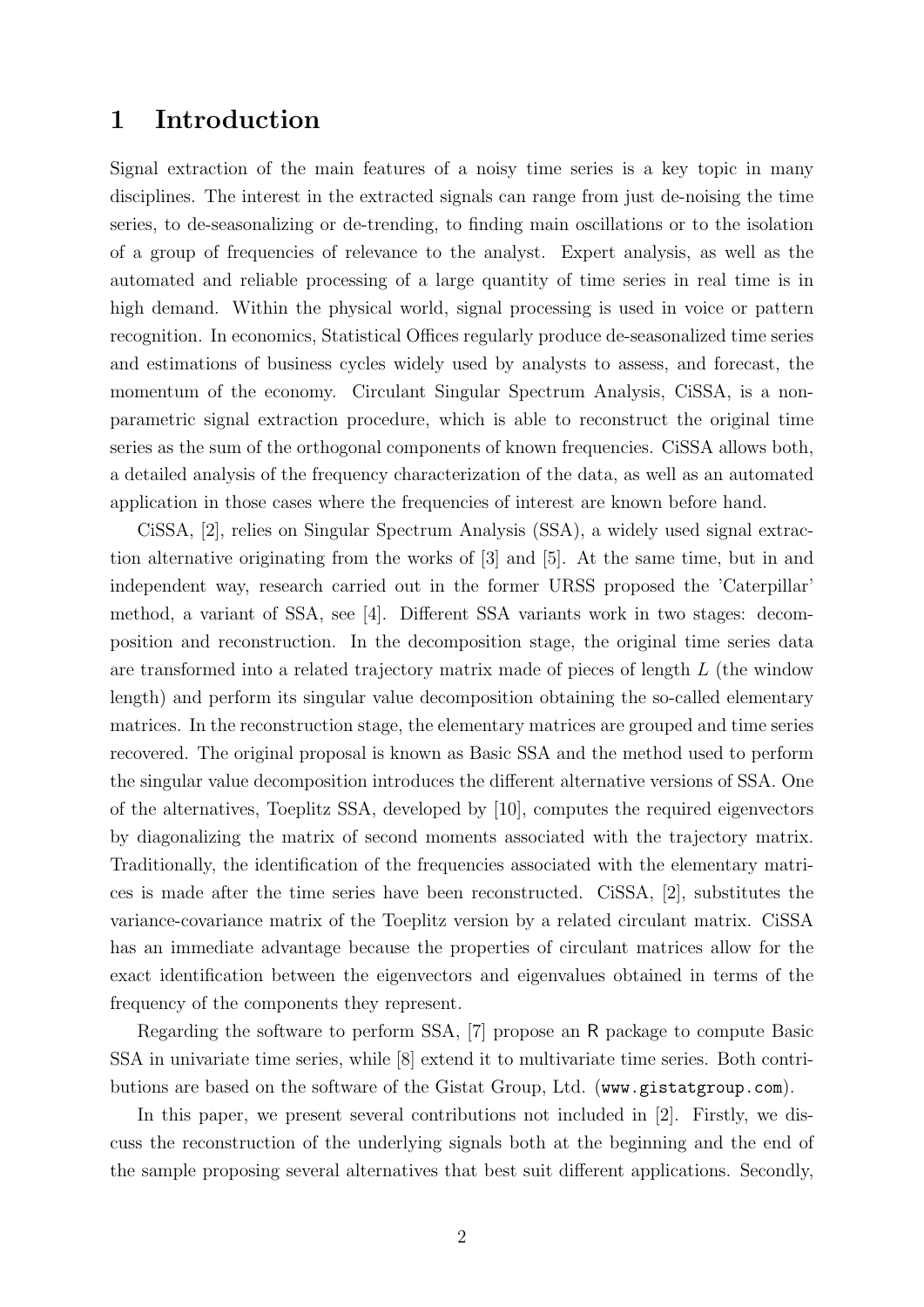we introduce several grouping alternatives for different signal extraction problems that recognize automated, semi-automated and expert user options. Finally, we provide two MATLAB functions to perform CiSSA: cissa() executes the algorithm after introducing the original data and the window length, L, producing as the outcome the exact decomposition into components of identified frequency and the power spectral density of the original time series; and group() allows the clustering of the identified components according to several degrees of automation that go from expert user to fully automated based on the needs of the analyst.

The structure of the paper is as follows: In section 2, we introduce the CiSSA algorithm. In section 3, we describe its extensions. In section 4, we present the cissa() and group() MATLAB functions used to perform the algorithm and to form the desired reconstructed signals. In section 5, we illustrate how CiSSA and the MATLAB functions work and show their performance in different fields and under alternative options. Finally, in section 6, we present our conclusions.

# 2 CiSSA algorithm

CiSSA is an algorithm that exactly decomposes the original time series into the sum of a set of oscillatory components at known frequencies. Its main advantage is that, because the components are identified by frequency, the user can group them according to their needs. Grouping interests can be, for instance, in the form of previously determined frequencies, or as a dimension reduction technique paying attention to the selection of a certain amount of explained variability, among others.

In this section, we firstly present the main algorithm used to perform the frequency decomposition and the clustering procedures.

Let  $\{x_t\}$  be a zero-mean stochastic process,  $t \in \mathcal{T}$  whose realization<sup>[1](#page-2-0)</sup> of length T is given by  $\mathbf{x} = (x_1, ..., x_T)'$ , where the prime denotes transpose, and let L be a positive integer, called the window length, such that  $1 < L < T/2$ . The 2 stages in SSA (decomposition and reconstruction) are carried out in a four 4-step algorithm as follows:

1st step. Embedding: We build a trajectory matrix by putting together lagged pieces of size L from the original series. The  $L \times N$  trajectory matrix  $X, N = T - L + 1$ , is given by:

<span id="page-2-0"></span><sup>&</sup>lt;sup>1</sup>For simplicity, we use the same notation for the stochastic process and for the observed time series. It will be clear from the context if we are referring to the population, or the sample. If it is not, we will explicitly clarify this in the main text.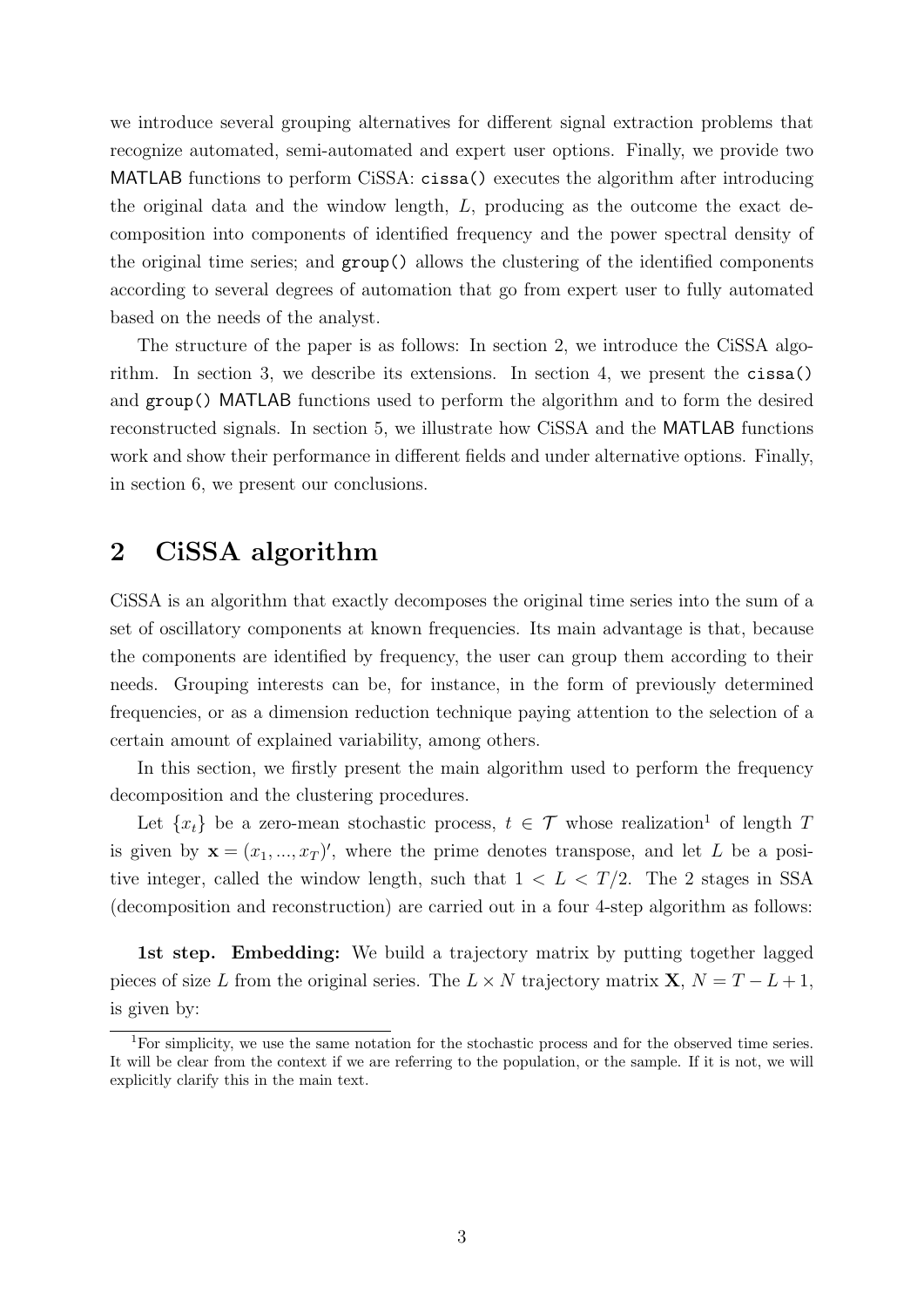$$
\mathbf{X} = \begin{pmatrix} x_1 & x_2 & x_3 & \dots & x_N \\ x_2 & x_3 & x_4 & \dots & x_{N+1} \\ \vdots & \vdots & \vdots & \vdots & \vdots \\ x_L & x_{L+1} & x_{L+2} & \dots & x_T \end{pmatrix}.
$$

2nd step. Decomposition: This step decomposes the trajectory matrix into elementary matrices of rank 1 that will be associated with different frequencies. In order to do so, we find the second order moments of the series, build a related circulant matrix  $\mathbf{S}_{C}$  and calculate its eigenvalues and eigenvectors as functions of specific frequencies given by:

<span id="page-3-1"></span>
$$
w_k = \frac{k-1}{L} \tag{1}
$$

for  $k = 1, ..., L$ .

In order to do so, from the following estimated autocovariances

$$
\widehat{\gamma}_m = \frac{1}{T-m} \sum_{t=1}^{T-m} x_t x_{t+m}, \quad m = 0, \dots, L-1,
$$

we compute the elements  $\widehat{c}_m$  of the first row of a circulant matrix.

$$
\widehat{c}_m = \frac{L - m}{L} \widehat{\gamma}_m + \frac{m}{L} \widehat{\gamma}_{L-m}, \qquad m = 0, 1, ..., L - 1.
$$

Therefore, we can build the circulant matrix given by:

$$
\mathbf{S}_C = \left( \begin{array}{cccc} \widehat{c}_0 & \widehat{c}_1 & \widehat{c}_2 & \dots & \widehat{c}_{L-1} \\ \widehat{c}_{L-1} & \widehat{c}_0 & \widehat{c}_1 & \dots & \widehat{c}_{L-2} \\ \vdots & \vdots & \vdots & \vdots & \vdots \\ \widehat{c}_1 & \widehat{c}_2 & \widehat{c}_3 & \dots & \widehat{c}_0 \end{array} \right)
$$

Based on [\[9\]](#page-18-7), the eigenvalues and eigenvectors of  $S_C$  for  $k = 1, ..., L$  are given respectively by:

<span id="page-3-0"></span>
$$
\widehat{\lambda}_{L,k} = \sum_{m=0}^{L-1} \widehat{c}_m \exp\left(i2\pi m \frac{k-1}{L}\right)
$$
\n(2)

<span id="page-3-2"></span>
$$
\mathbf{u}_k = L^{-1/2} (u_{k,1}, ..., u_{k,L})^H
$$
 (3)

.

where H indicates the conjugate transpose of a matrix and  $u_{k,j} = \exp(-i2\pi(j-1)\frac{k-1}{L})$ .

Since the k-th eigenvalue in [\(2\)](#page-3-0) is an estimate of the spectral density at  $w_k$  given by  $(1), k = 1, ..., L$  $(1), k = 1, ..., L$ , the k-th eigenvalue and corresponding eigenvector is associated with this frequency.

As a consequence, the diagonalization of  $S_C$  allows us to write X as sum of elementary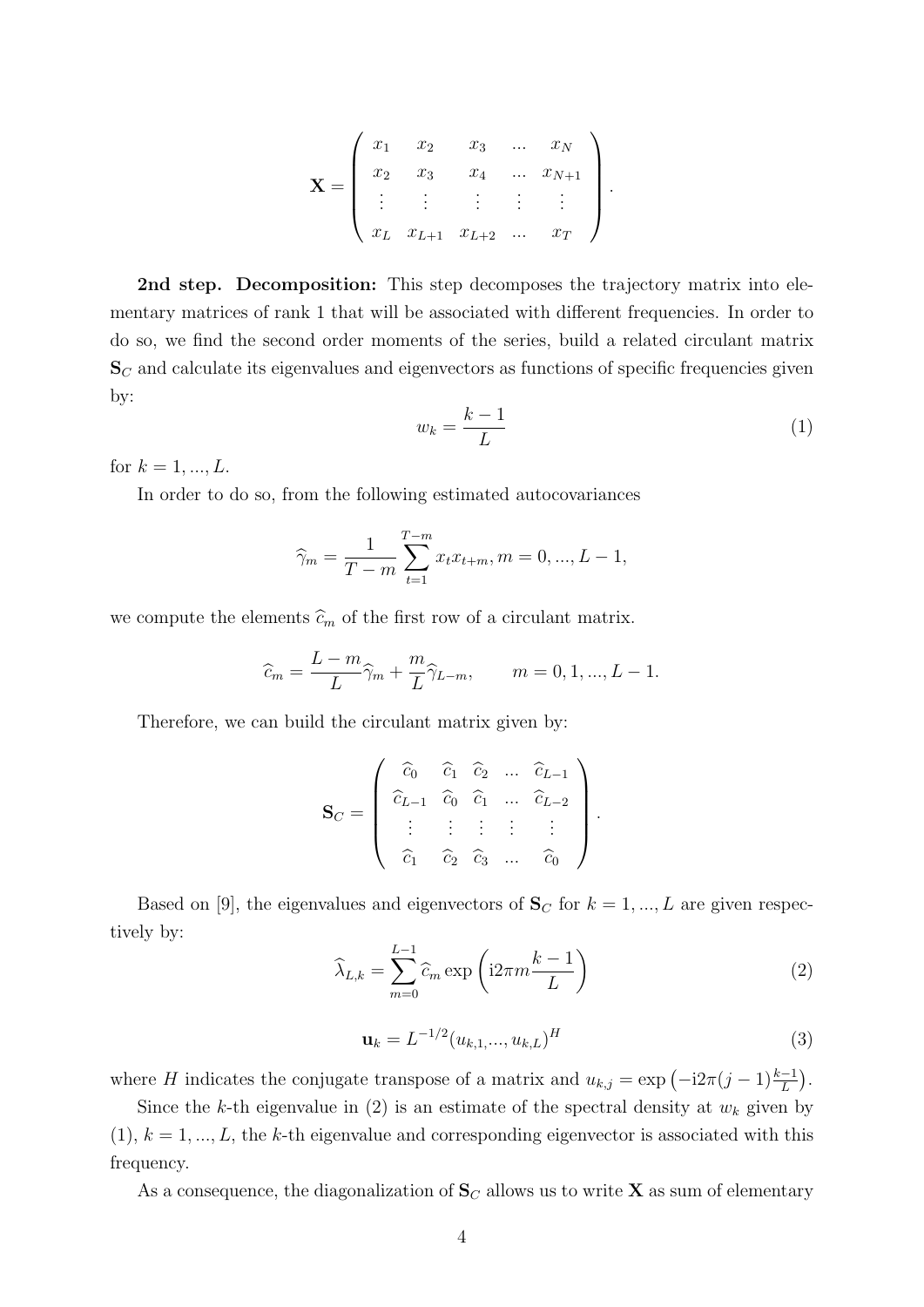matrices  $\mathbf{X}_k$  as:

$$
\mathbf{X} = \sum_{k=1}^L \mathbf{X}_k = \sum_{k=1}^L \mathbf{u}_k \mathbf{w}'_k,
$$

where  $\mathbf{w}_k = \mathbf{X}' \mathbf{u}_k$ .

3rd step. Basic frequency grouping: Given [\(1\)](#page-3-1) and the symmetry of the power spectral density, in this step, we group the elementary matrices by frequency.

The symmetry of the power spectral density leads to  $\widehat{\lambda}_k = \widehat{\lambda}_{L+2-k}, k = 2 \ldots M$ , where  $M = \lfloor \frac{L+1}{2} \rfloor$  $\frac{+1}{2}$ . The corresponding eigenvectors given by [\(3\)](#page-3-2) are complex, therefore, they are conjugated complex by pairs,  $\mathbf{u}_k = \mathbf{u}_{L+2-k}^*$  where  $\mathbf{v}^*$  indicates the complex conjugate of a vector **v**. Then,  $\mathbf{u}_k' \mathbf{X}$  and  $\mathbf{u}_{L+2-k}' \mathbf{X}$  correspond to the same harmonic period.

To obtain the elementary matrices by frequency, we first form the groups of 2 elements  $B_k = \{k, L+2-k\}$  for  $k = 2, ..., M$  with  $B_1 = \{1\}$  and,  $B_{\frac{L}{2}+1} = \{\frac{L}{2}+1\}$  if L is even. Secondly, we compute the elementary matrix by frequency  $X_{B_k}$  as the sum of the two elementary matrices  $\mathbf{X}_k$  and  $\mathbf{X}_{L+2-k}$ , associated with eigenvalues  $\widehat{\lambda}_k$  and  $\widehat{\lambda}_{L+2-k}$  and frequency  $w_k$  given by [\(1\)](#page-3-1),  $k = 1, ..., M$ ,

$$
\mathbf{X}_{B_k} = \mathbf{X}_k + \mathbf{X}_{L+2-k}
$$
\n
$$
= \mathbf{u}_k \mathbf{u}_k^H \mathbf{X} + \mathbf{u}_{L+2-k} \mathbf{u}_{L+2-k}^H \mathbf{X}
$$
\n
$$
= (\mathbf{u}_k \mathbf{u}_k^H + \mathbf{u}_k^* \mathbf{u}_k') \mathbf{X}
$$
\n
$$
= 2(\mathcal{R}_{\mathbf{u}_k} \mathcal{R}_{\mathbf{u}_k} + \mathcal{I}_{\mathbf{u}_k} \mathcal{I}_{\mathbf{u}_k}) \mathbf{X}
$$

where  $\mathcal{R}_{\mathbf{u}_k}$  denotes the real part of  $\mathbf{u}_k$  and  $\mathcal{I}_{\mathbf{u}_k}$  its imaginary part. Notice that the matrices  $\mathbf{X}_{B_k}, k = 1, ..., M$ , are real.

As a by-product, the algorithm also allows us to determine the share of explained variability at frequency  $w_k$  given by  $sh_k = 2 \times \lambda_k / \sum_k \lambda_k$  for  $k = 2, ..., M$  and  $sh_1 = \hat{\lambda}$  $\lambda_1/\sum \lambda_k$  for  $k = 1$ .

4th step. Reconstruction: Finally, this step transforms the matrices obtained in step 3 into M signals of the same length as the original series for frequencies  $w_k$  given by  $(1), k = 1, ..., M$  $(1), k = 1, ..., M$ , denominated elementary reconstructed components by frequency.

To transform  $\mathbf{X}_{B_k} = (\widetilde{x}_{i,j}), k = 1, ..., M$ , into a time series  $\widetilde{x}_t^{(B_k)}$ , we use the algoritm called diagonal averaging derived by [\[11\]](#page-19-0). This consists of averaging the elements of  $\mathbf{X}_{B_k}$ over its antidiagonals, i.e., the hankelization of this matrix with the operator  $H(.)$ :

$$
\widetilde{x}_{t}^{(B_{k})} = \mathcal{H}\left(\mathbf{X}_{B_{k}}\right) = \begin{cases} \frac{1}{t} \sum_{i=1}^{t} \widetilde{x}_{i,t-i+1}, & 1 \leq t < L \\ \frac{1}{L} \sum_{i=1}^{L} \widetilde{x}_{i,t-i+1}, & L \leq t \leq N \\ \frac{1}{T-t+1} \sum_{i=L-N+1}^{T-N+1} \widetilde{x}_{i,t-i+1}, & N < t \leq T. \end{cases}
$$

We have created cissa(), a MATLAB function, to implement the CiSSA algorithm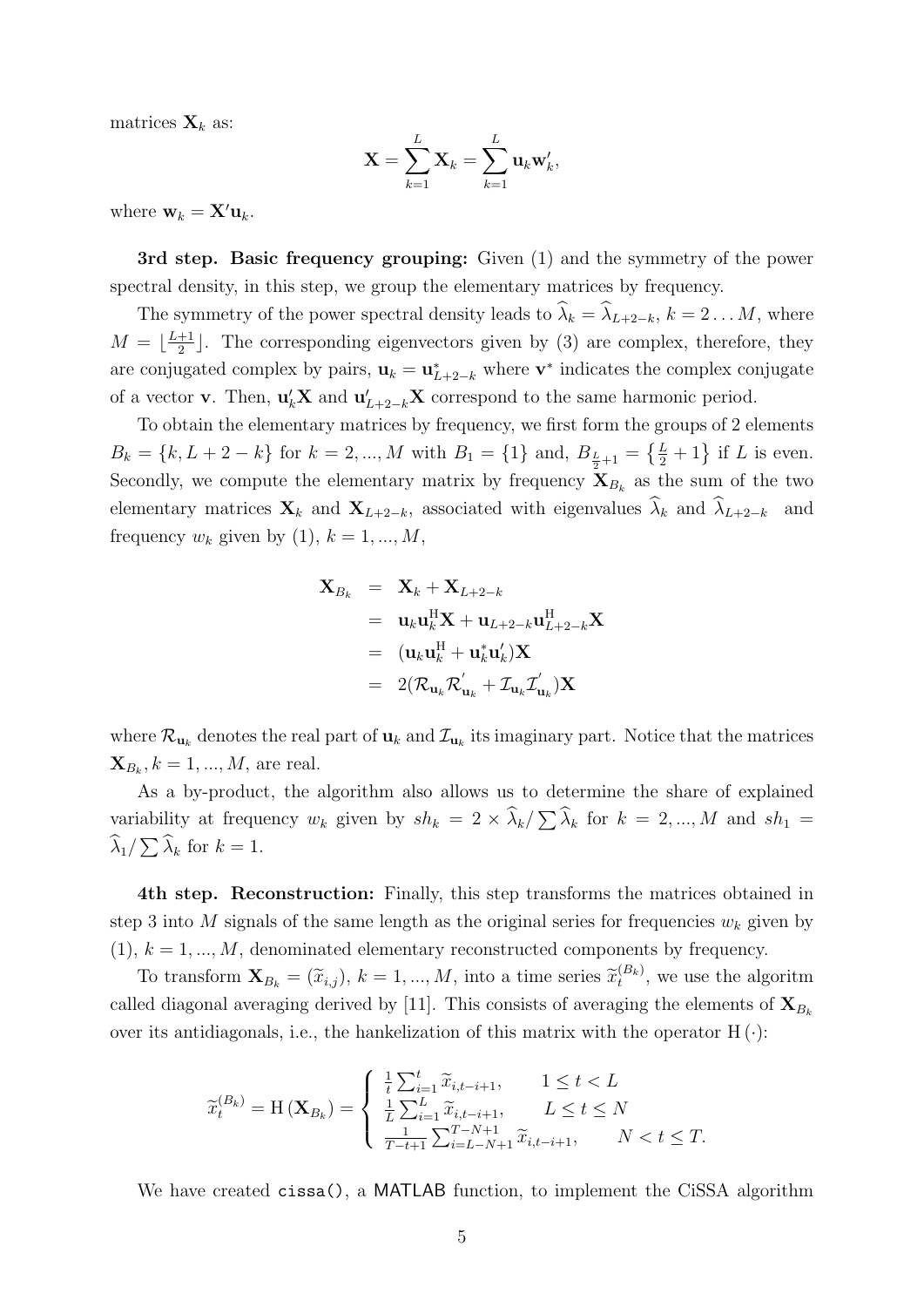that provides the M elementary reconstructed components by frequency and the power spectral density of the original time series. We will illustrate how it works in section 4.

# 3 Extensions in CiSSA

In this section, we introduce new results with respect to [\[2\]](#page-18-0) that allow us to answer two technical issues when implementing the algorithm. The first is related to the end of sample data points, a topic usually discussed in other signal extraction techniques but not in SSA until now. The second deals with further grouping of the estimated components in different contexts. This second issue has been approached in SSA in different ways and is still an open topic within this methodology. Because one of the advantages of CiSSA relies on matching principal components with frequencies, we can use this result to form groups with the desired frequencies. Therefore, CiSSA can be used to extract signals at desired frequencies, i.e., acting as a band-pass filter. We have also introduced some new alternatives in order to form the groups, either in an expert user, semi-automated or fully automated way.

### 3.1 Beginning and end of sample data points

Notice that the number of times that a data point appears in the trajectory matrix depends on its proximity to the left upper, and right lower, corners of the matrix. Therefore, in step 4 of the algorithm, reconstruction, we may use a different number of elements when reconstructing each point of the unobserved extracted signals as we move to the two aforementioned corners of the elementary matrices by frequency. These two corners represent the two extremes of the data, the beginning and the end of the sample. As a consequence, the reconstruction at the extremes can be rather unstable because it is done with very few elements. Notice that, for both extremes  $t = 1$  and  $t = T$ , it is done with only one element. To overcome this problem, we propose two alternative solutions depending on the type of signals. The MATLAB function, extend(), gives the possibility of implementing these different alternatives through a parameter that can be specified by the user as an optional input to cissa().

First solution: autoregressive forecasting/backcasting. This consists of adjusting an autoregressive (AR) process to the first difference of the time series. The order of the AR process is large enough to pick up the dynamics of signals of very different nature. In particular, we use  $p = T/3$  with p being the order of the AR process. We can make forecasts with this auxiliary AR process and afterwards integrate them in order to recover the level of the observed data. The process is similar at the beginning of the sample, but backcasts are used instead of forecasts. The number of forecasts used in either extreme is the window length L. This option is of general use for any time series.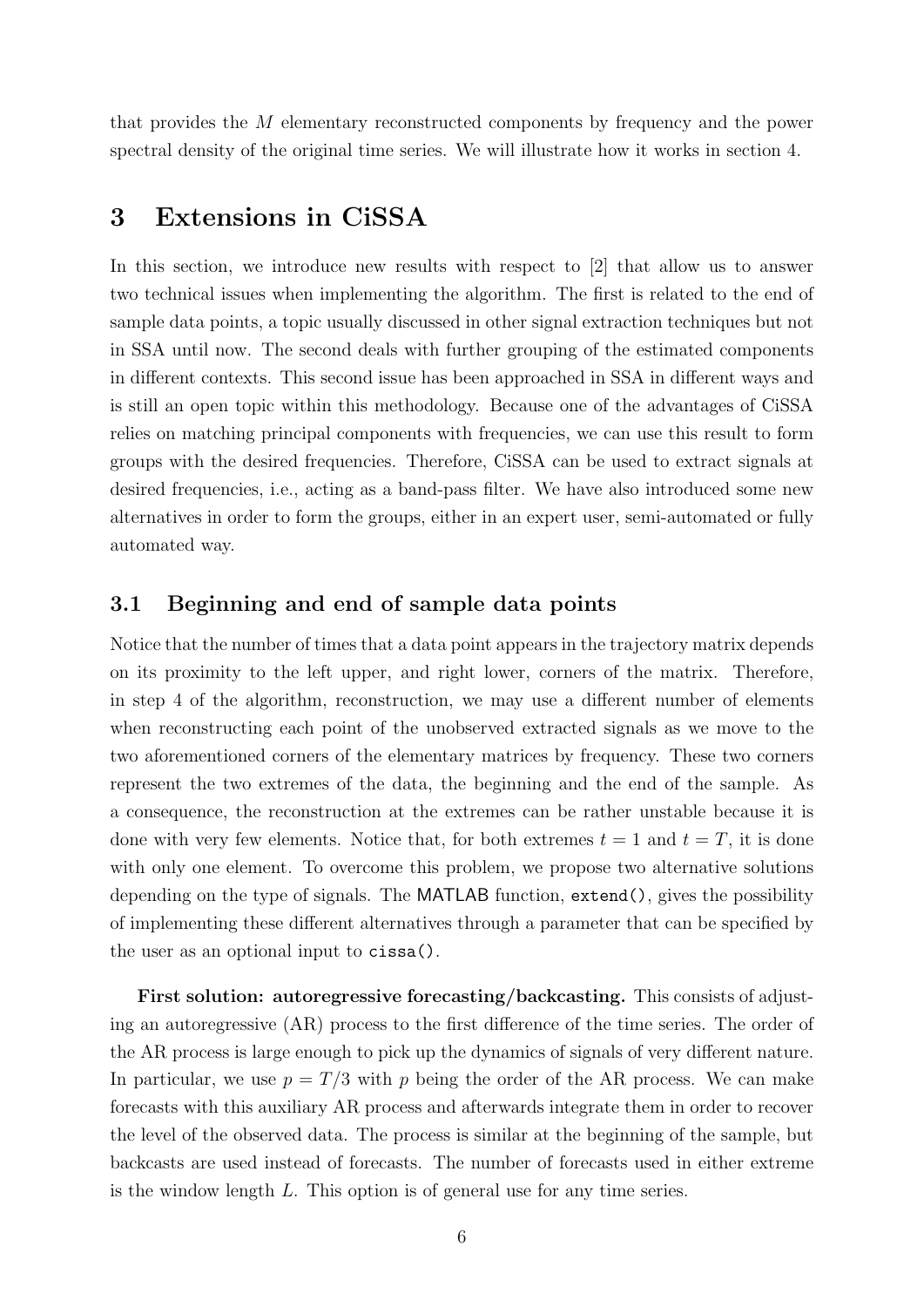Second solution: Mirroring. This proposal goes in line with that of [\[6\]](#page-18-8) and consists of mirroring the time series around the extremes. In this way, after we reach the end of the series at T, we add data points considering  $x_{T+j} = x_{T-j+1}, j = 1, ..., T$ . A similar solution is applied at the beginning of the sample with  $x_{1-j} = x_j$ ,  $j = 1, ..., T$ . This extension can be used for stationary time series, and also works well for certain types of non-stationary time series such as amplitude and frequency modulated (AM-FM) signals but does not necessarily work well for trending time series.

### 3.2 Grouping

The outcome of the automated CiSSA algorithm is a set of M time series, one for each frequency,  $w_k$  given by [\(1\)](#page-3-1),  $k = 1, \dots, M$ . Because the components are already identified by frequency, afterwards the user can group them according to their needs. The MATLAB function, group(), gives the possibility of implementing different grouping strategies after executing cissa(). Alternatives range from a completely expert user option defining the groups after analyzing the data, incorporating semi-automated options where the user introduces simply a parameter related to the amount of variability they want to explain, or the relevance of the psd values they want to introduce, and even to providing a totally automated option devoted to economic time series.

Users in Economics. Under this option economists only need to introduce the number of observations per year and automatically obtain the default signals typically required in a time series of economic activity: trend, business cycle and seasonality.

Expert user. With this option the user introduces their own groups according to their previous knowledge of the problem or attending to their analysis of the power spectral density obtained in psd as an output from cissa().

Dimension reduction. In this case, the group() function retains as many components as necessary to achieve a pre-specified amount of explained variability. It produces a single reconstructed time series as the sum of these components. Furthermore, this function also provides the selected frequencies.

Largest psd grouping. Now, the group() function considers the empirical distribution of the eigenvalues and selects those over a percentile specified by the user. The function, again, produces a single reconstructed series as the sum of these components and provides the selected frequencies and the amount of variability explained.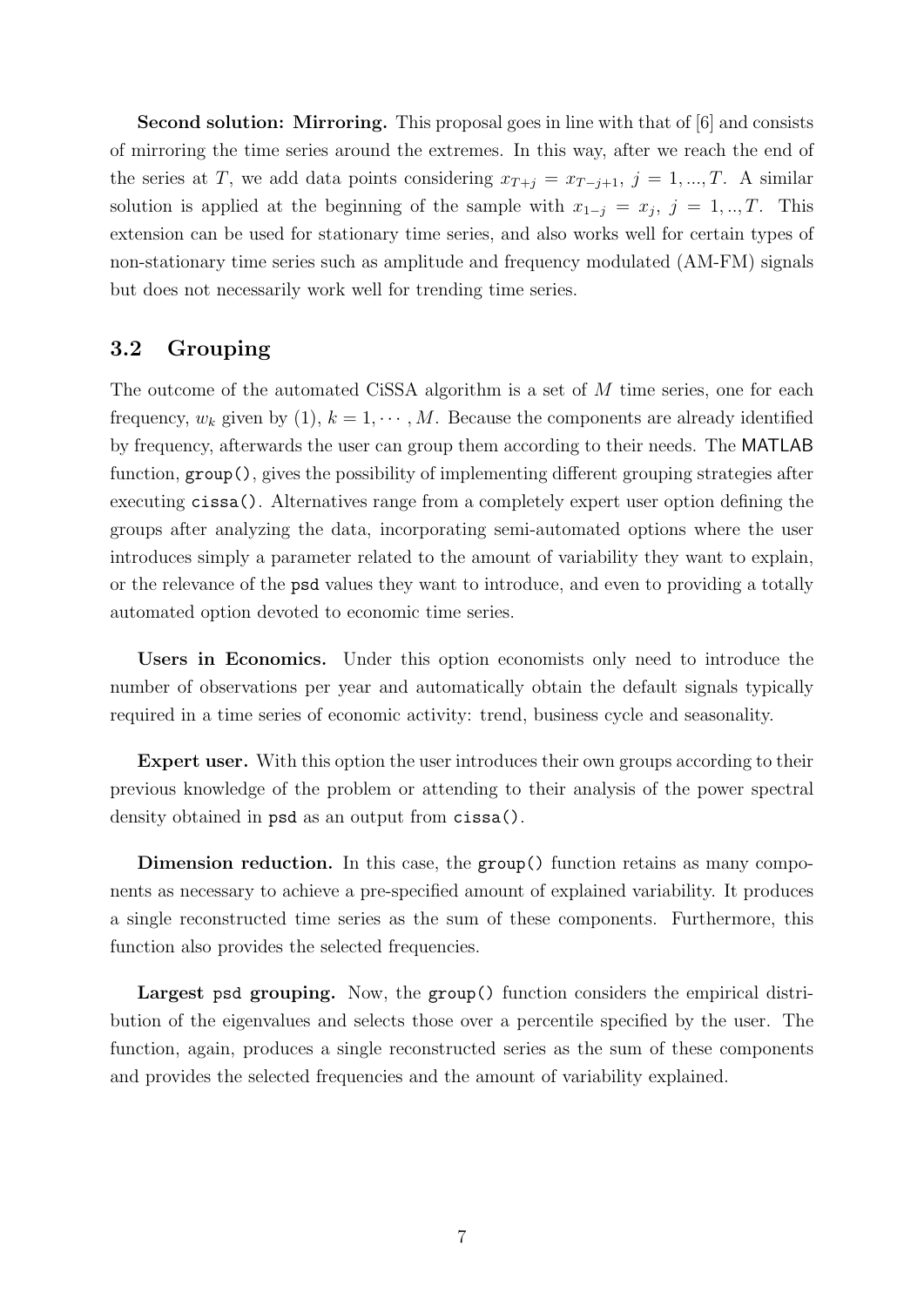## 4 MATLAB functions

There are two main functions available to the user: cissa() and group(). The group() function needs to be run after cissa() and cannot be run on its own because it uses as inputs the output of cissa(). Firstly, we describe cissa() below.

### 4.1 The cissa function

The cissa() function performs CiSSA. Given an input series  $x_t$  and a window length, L, it returns the M elementary reconstructed components  $\widetilde{x}_t^{(B_k)}$  by frequency given by  $(1), k = 1, ..., M$  $(1), k = 1, ..., M$ , and the estimated power spectral density of the input time series. The syntax of the function is:

#### $[Z, psd] = cissa(x, L, H)$

where the inputs of the function are:

- x: Columm vector containing the original data.
- L: Window length.
- H: Optional. A parameter related to the characteristics of the time series and the kind of extension made at the beginning and end of the sample. It can take the following values:
	- H=0 (Default) Autoregressive extension.
	- H=1 Mirroring.
	- H=2 No extension.

The parameter H is the input of the internal extend() function. The option H=0 extends the data using an autoregressive forecasting/backcasting. It is indicated for any time series. The option H=1 corresponds to mirroring the time series. It can be used with stationary time series and it also works well for AM-FM signals. Finally, the option H=2 does not extend the data. It is suitable for deterministic time series. After performing CiSSA, the function returns the following outputs:

- Z: Matrix whose  $M$  columns are the elementary reconstructed components by frequency.
- psd: Column vector with the estimated power spectral density estimated at frequencies  $w_k$ ,  $k = 1, ..., L$  through the eigenvalues of the circulant matrix of second moments.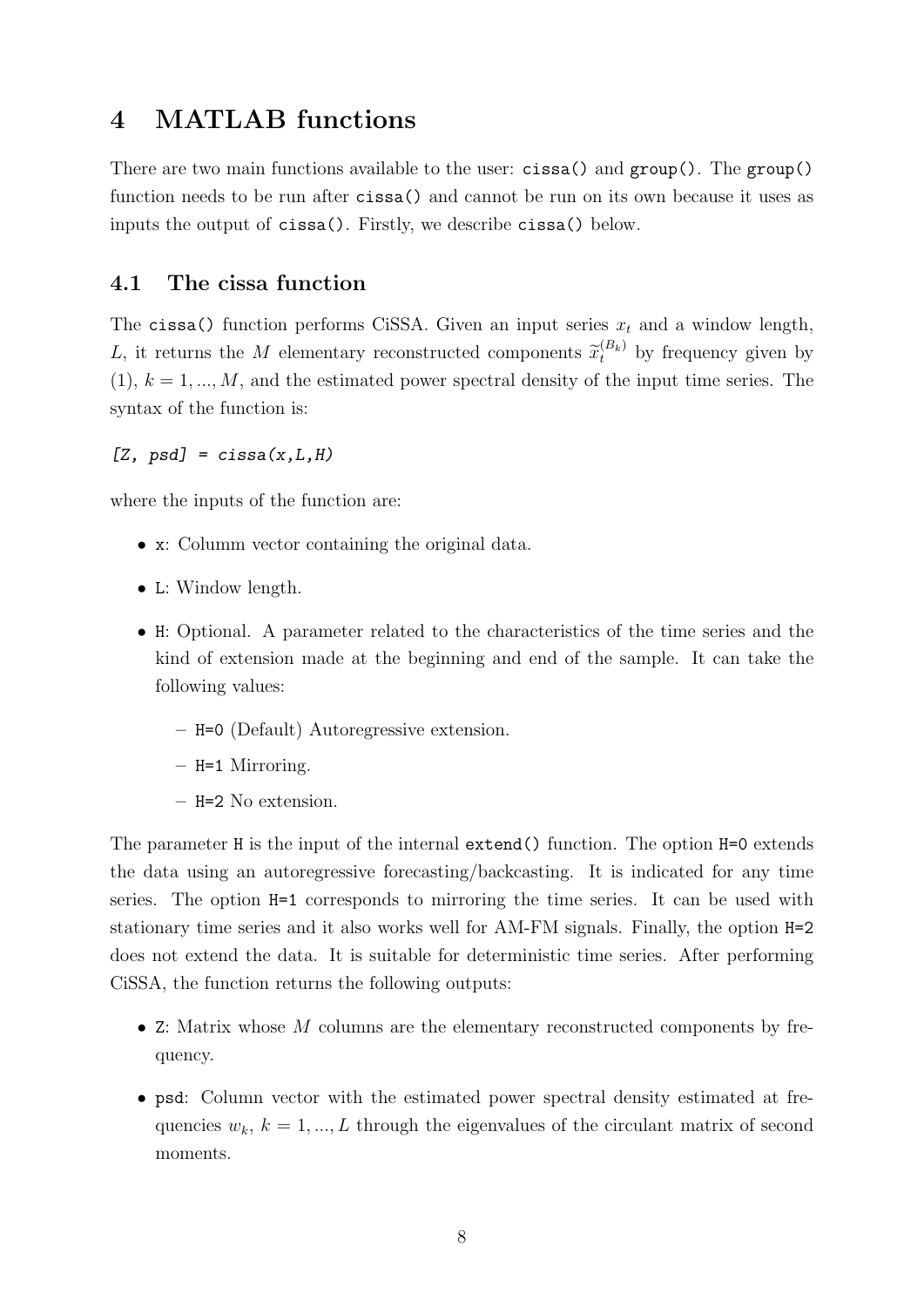### 4.2 The group function

Once we have extracted the components (saved in Z) with cissa(), we can use the group() function to reconstruct the desired signals. The second MATLAB function that we provide uses as input arguments the two outputs from cissa() and an additional argument to specify how we want to perform the grouping. All in all, this MATLAB function groups the reconstructed components by frequency obtained with CiSSA into disjoint subsets and computes their share of the corresponding power spectral density. The syntax of the function is:

#### $[rc, sh, kg] = group(Z, psd, I)$

where the inputs of the function are:

- Z: Matrix whose  $M$  columns are the elementary reconstructed components by frequency obtained with cissa().
- psd: Column vector with the power spectral density estimated at frequencies  $w_k, k =$  $1, 2, \ldots, L$ , given by [\(1\)](#page-3-1) obtained with cissa().
- I: This input argument has four different options:
	- 1. A positive integer. It is the number of data per year in an economic time series. The function automatically computes the trend (oscillations with period greater than 8 years), the business cycle (oscillations with period between 8 and 1.5 years) and a seasonal component.
	- 2. A cell array. Each cell contains a row vector with the desired values of k to be included in a group,  $k = 1, 2, ..., M$ . The function computes the reconstructed components for these groups.
	- 3. A number in the interval (0, 1). This number represents the accumulated share of the psd achieved with the sum of the share associated with the largest eigenvalues. The function computes the original reconstructed time series as the sum of these components.
	- 4. A number in the interval (-1, 0). This number is a percentile (in positive) of the empirical distribution of the values of psd. The function computes the original reconstructed time series as the sum of the reconstructed components by a frequency whose psd is greater than this percentile.

After running this function, we obtain as output the following items:

• rc: Matrix whose columns are the reconstructed components for each group or subset of frequencies. In the case of economic time series this matrix has 3 columns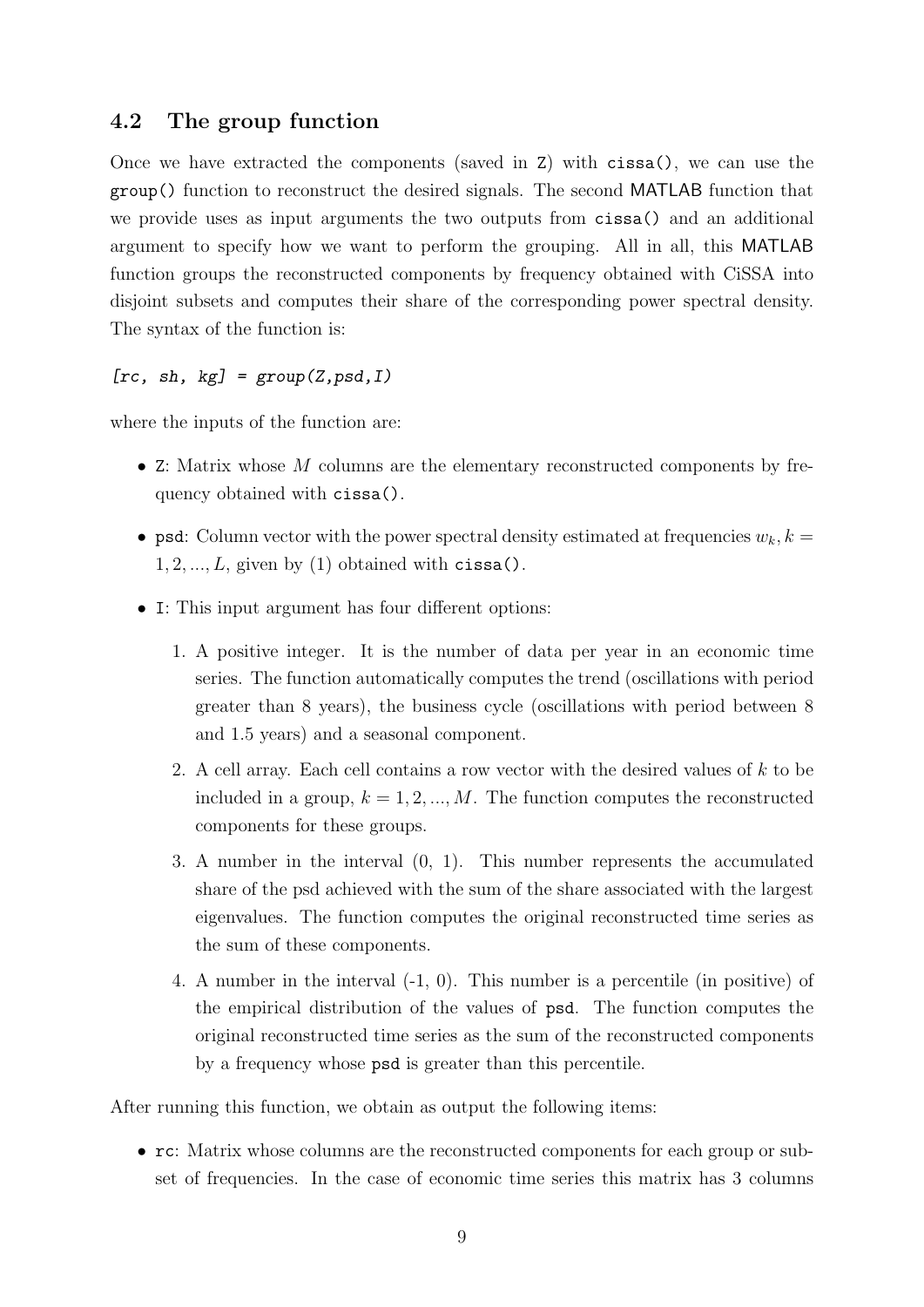corresponding to the trend, business cycle and seasonal components, respectively. Under option 2 (cell array), it returns as many columns as groups introduced. And under options 3 and 4 (largest psd and dimension reduction respectively), this matrix has just one column.

- sh: Column vector with the share of the power spectral density for each group.
- kg: Cell array where each cell contains a row vector with the values of  $k$  belonging to a group. Option 1) produces 3 groups, option 2) gives the groups introduced by the user and options 3) and 4) produce a single group. In option 3), the values of  $k$ are sorted according to the share of total psd of their corresponding eigenvalues.

# 5 Applications

In this section we illustrate the use of the functions cissa() and group() through three examples. Firstly, we will consider a case where the frequencies of oscillation of the underlying components, are known to the analyst. This is an AM-FM synthetic signal and shows the performance of CiSSA in an expert user way. Secondly, we will analyze a physical signal from voiced speech recognition illustrating how cissa() can process these type of signals. Within this example, we illustrate the use of options 2, 3 and 4 of the function group() through the analysis of the voiced signal of the word "Hello". Finally, we present an economic example to show the performance of cissa() and group() in an automated way.

### 5.1 Synthetic Signal

We have simulated a synthetic signal to illustrate the expert user alternative to define the groups in the group() function. The original signal is the sum of two components: the first is an AM signal and the second is both an amplitude and frequency modulated (AM-FM) signal, similar to that used in [\[1\]](#page-18-9). Let  $x(t) = x_1(t) + x_2(t)$  where  $x_1(t) =$  $a_1(t)cos(w_1t)$  and  $x_2(t) = a_2(t)sin(w_{2,0}t + w_{2,1}\frac{t^2}{27})$  $\frac{t^2}{2T}$ ) with  $a_1(t) = 1 + 0.3\cos(w_{A,1}t)$  and  $a_2(t) = 0.2 + 0.1 \cos(w_{A,2}t)$ . See that  $x_2(t)$  shows a linearly increasing frequency in time since  $w_2(t) = w_{2,0} + w_{2,1} \frac{t}{2}$  $\frac{t}{2T}$ . We assume that the signal generated has a time lapse of 10 seconds with sample frequency equal to 1000 observations per second. In this particular example, we have chosen the following values  $f_1 = 100Hz$ ,  $f_{2,0} = 10Hz$ ,  $f_{2,1} = 40Hz$ ,  $f_{A,1} = 1 Hz$  and  $f_{A,2} = 5 Hz$ , being  $w_1 = 2\pi f$ . The simulated data are generated with the following MATLAB code:

| $T = 10$ :       | % Time lapse, in seconds |
|------------------|--------------------------|
| $fs = 1000;$     | % Sample frequency       |
| $t = (1:T*fs)';$ |                          |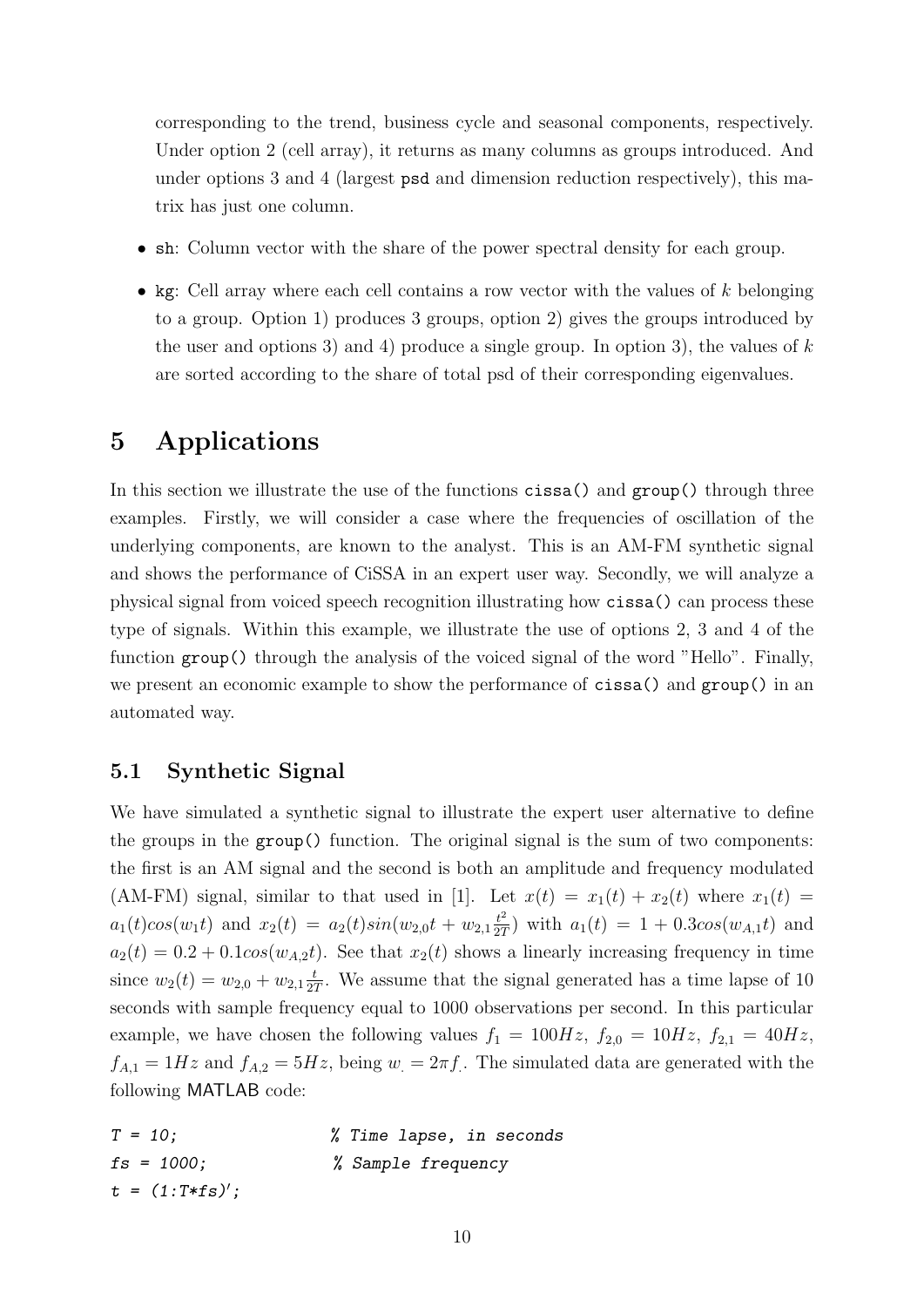```
a1 = 1+0.3*cos(2*pi/1000*t);x1 = a1.*sin(2*pi/10*t);a2 = 0.2 + 0.1 * cos(2 * pi / 200 * t);w2 = 2*pi/100+2*pi/25*t/(2*T*fs);x2 = a2.*sin(w2.*t);
x = x1+x2;
```
The simulated signal is saved in x. The time lapse between 2.2 and 2.6 seconds is represented in the left panel of Figure [1.](#page-11-0)

To apply CiSSA we need to choose a value for L. It is advisable to choose a value of L which is a multiple of the oscillation periods. In this case, the period associated with  $x_1(t)$  is 10 and the periods associated with the frequency modulated signal  $x_2(t)$  range from 20 to 100, and we have chosen  $L = 200$ . The input parameter H (used to extend the data at the beginning and end of the sample) takes the value of 1 since this is an AM-FM signal. The code for signal extraction applying our proposal is:

 $L = 200;$ H = 1; % Extension by Mirroring  $[Z, psd] = cissa(x, L, H);$ 

The right hand side of Figure [1](#page-11-0) shows the estimated power spectral density which is the output saved on the variable  $psd^2$  $psd^2$ . From the latter, we can see two outstanding features. Firstly, a peak at the normalized frequency 0.1 that corresponds to  $x_1(t)$ . And, secondly, a plateau reflecting a constant gain between the normalized frequencies 0.01 and 0.05 associated with the modulated signal  $x_2(t)$ . Therefore, we should identify 2 sets in order to make the groups: the first contains the isolated normalized frequency linked to  $x_1(t)$  that, according to [\(1\)](#page-3-1), corresponds to  $k = 21$ ; and, the second group includes the normalized frequencies of the plateau that characterizes  $x_2(t)$  and are associated with the indexes  $k = 3, ..., 11$ .

The output Z contains all the reconstructed signals by frequency, for  $k = 1, ..., 101$ and is one of the inputs of group(). The remaining two inputs are psd and I, where the latter contains the values of  $k$  needed for grouping:

 $I = cell(2)$ ; % 2 groups  $I{1} = 21$ ; % Component with the isolated frequency in the first group  $I{2} = (3:11);$  % Components 3 to 11 in the second group [ $rc, sh, kg$ ] =  $group(Z, psd, I);$ 

The output has 3 outcomes: rc that is used to save the reconstructions of  $x_1(t)$  and  $x_2(t)$ ; the  $2 \times 1$  vector sh that takes the values 95 and 4 indicating the percentage of

<span id="page-10-0"></span><sup>&</sup>lt;sup>2</sup>Notice that, due to symmetry, we only present normalized frequencies up to 0.5.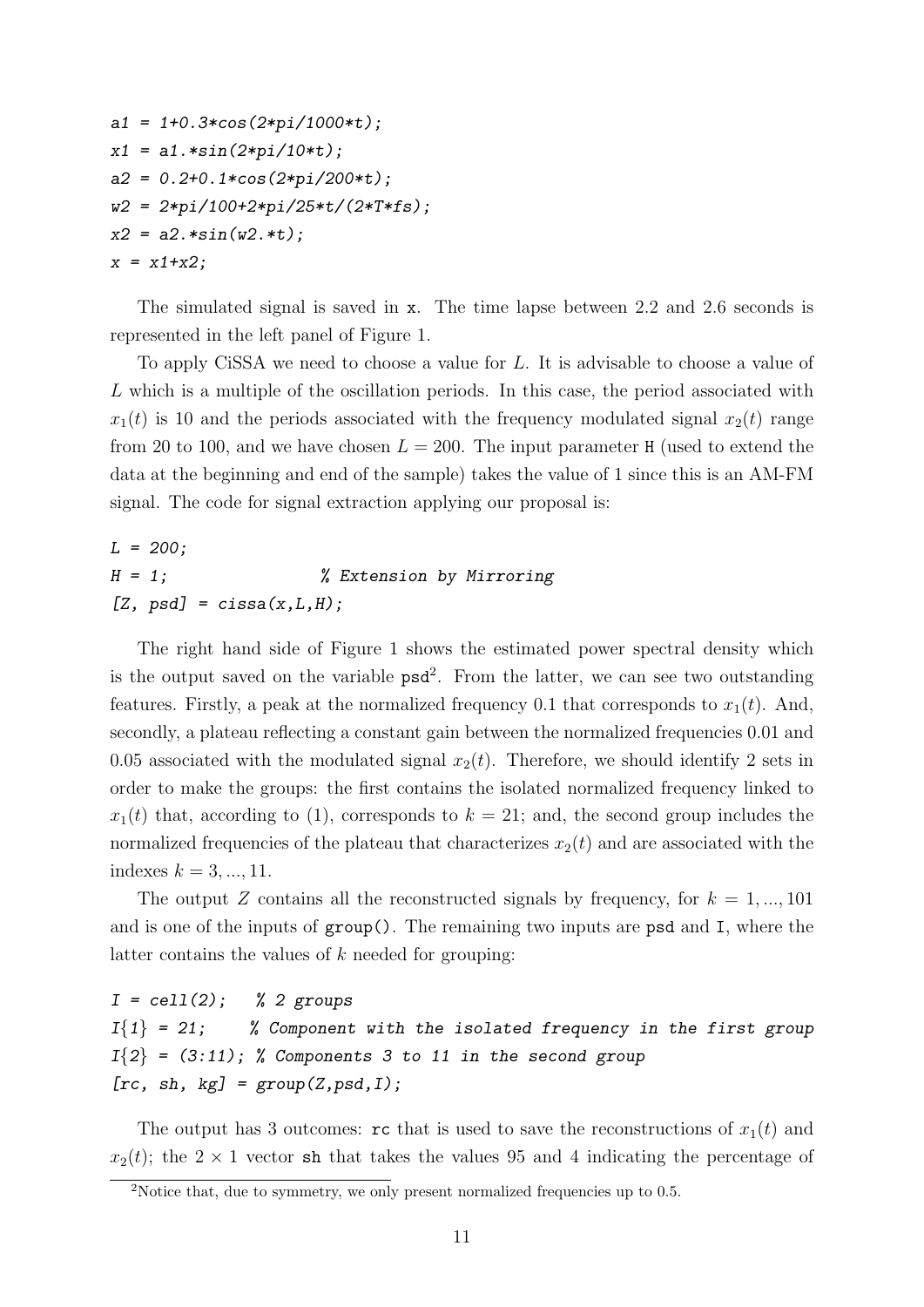

Figure 1. Graph of the synthetic series (a) and its estimated power spectral density (b).

<span id="page-11-0"></span>

<span id="page-11-1"></span>Figure 2. Synthetic components (blue) and their corresponding CiSSA estimation (red).

variability explained by each of the two reconstructed components, respectively; and, finally, in this particular case, since the grouping has been introduced manually by the user  $kg = I$ .

Figure [2](#page-11-1) shows the reconstructed components stored in rc in red together with the components generated in blue for the time interval between 2.2 and 2.6 seconds in order to check the performance of the algorithm. As we can see, they are really close and CiSSA performs quite well.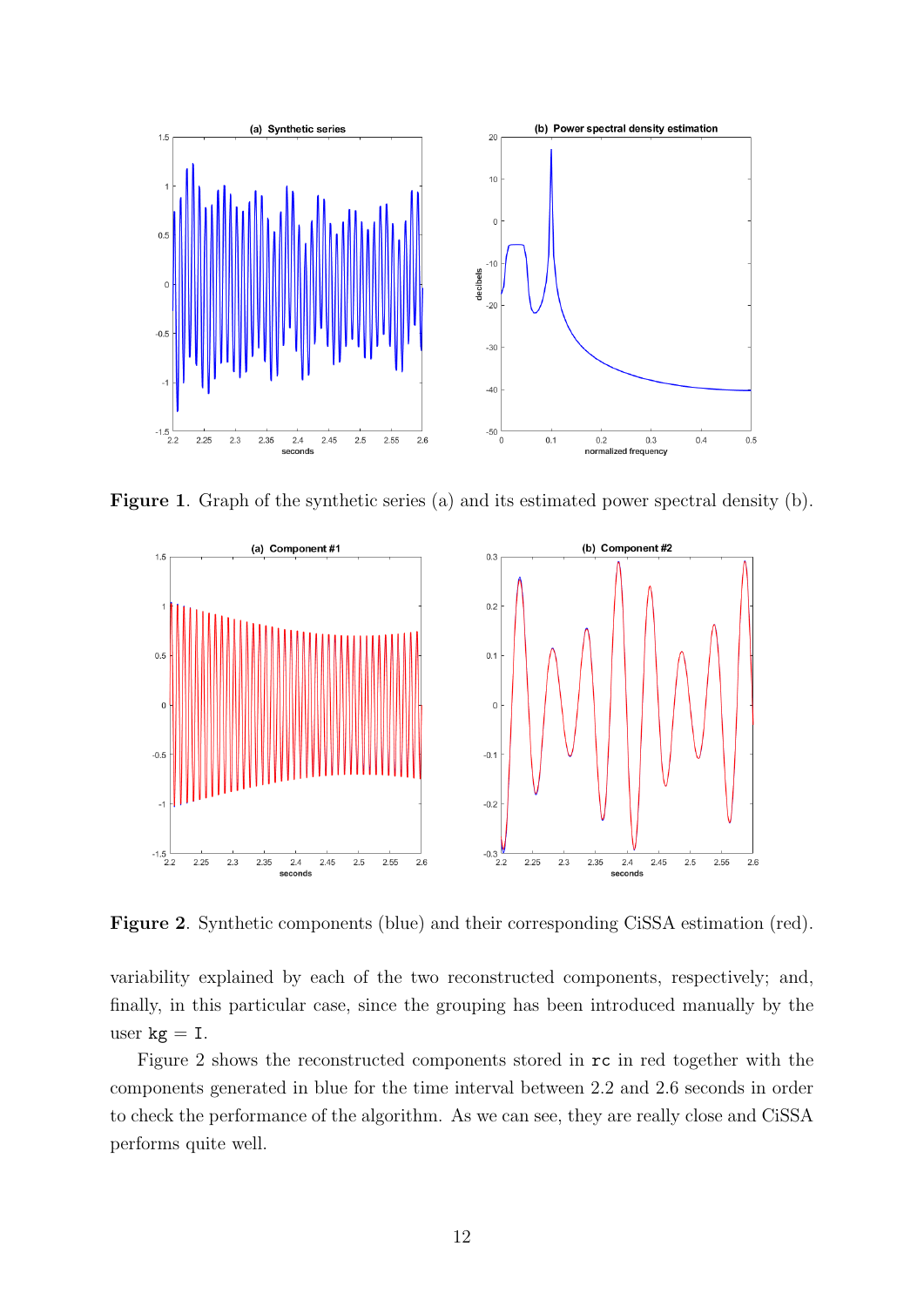

<span id="page-12-0"></span>Figure 3. The original voiced signal "Hello" (blue line) and its reconstruction (red line).

### 5.2 Speech Processing

As a second example to illustrate the performance and use of options 2 to 4 of input I in group(), we downloaded a voiced speech from the Cambridge dictionary with the word "Hello". The goal is to find a unique group able to synthesize the original word, that could be similar to de-noising. Firstly, under the expert user option we decided on the groups after looking at the values of the estimated spectral power density. Secondly, under the semi-automated largest psd grouping, we form one group with the elementary reconstructed components with a frequency greater than a specified percentile of the power spectral density. And thirdly, as an alternative semi-automated criterion, the dimension reduction option returns one group that attains the desired share of explained variability.

The voiced signal consists of 33000 observations and a sample frequency of 48000 Hz and is represented by the blue line in Figure [3.](#page-12-0)

We ran cissa() with  $L = 6000$ , for the window length<sup>[3](#page-12-1)</sup> and used the default value for H, as the time series showed no stochastic trend and both options H=0 or H=1 are suitable options. The elementary reconstructed components by frequency output are stored in the M columns of matrix Z and the power spectral density in the vector psd. In the three cases we are going to consider just one group and the differences that arise in the way to select it.

Firstly, in an expert user option, we selected the components and introduced them as a group in group(). We did so by looking at the values of the estimated power density (dB) in psd, that is represented in Figure [4.](#page-13-0) As a first attempt, we formed the group with

<span id="page-12-1"></span> ${}^{3}L$  is either a multiple or a fraction of the sample frequency. In this case, we chose a fraction because the sample length is smaller than the sample frequency.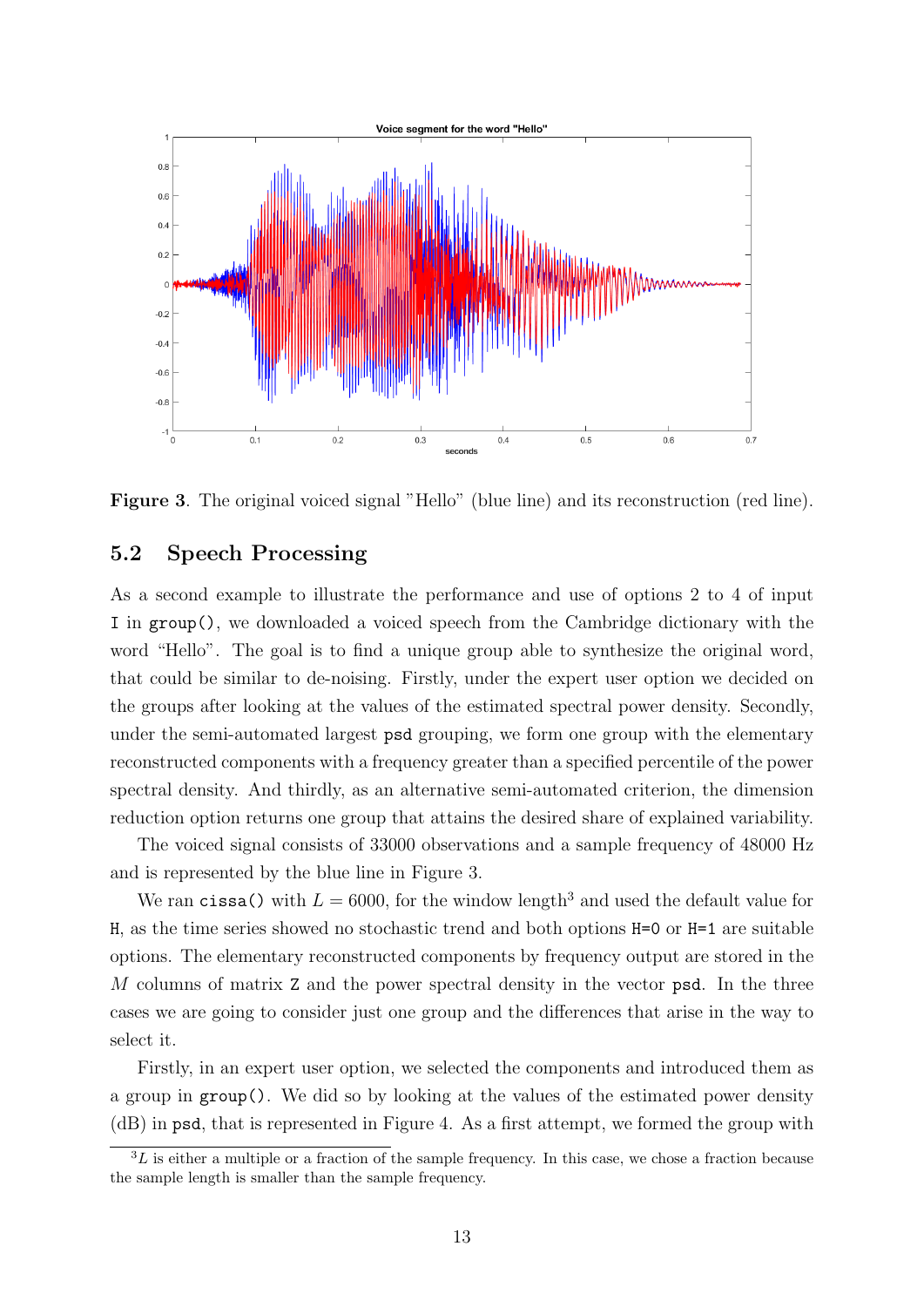

<span id="page-13-0"></span>Figure 4. Power spectral density in dB (blue line) of the voiced signal "Hello" and selected threshold (red line).

the components with a positive value, that corresponded to normalized frequencies with psd over the black line in Figure [4.](#page-13-0) We stored the indexes k of those components with positive power spectral density in I and used these values in group().

```
L = 6000;[Z, psd] = cissa(x, L);M = size(Z, 2);k = (1:N);I = cell(1); % Define the number of groups (1 here)
thres = 0; % Define a threshold for the psdI{1} = k(10 * log10(psd(k))) thres); % Select k with psd over the threshold
[rc1, sh1, kg1] = group(Z, psd, I);
```
The reconstructed signal is stored in rc1. In sh1 we obtained the percentage of explained variability (74.3%) in the first attempt. Finally, in kg1 we saved the selected components that in this case coincided with I. The number of components with positive psd in dB was 29. As a result, the reconstructed signal with the previous grouping reproduces the sound  $\sqrt{a}$ "lov/, leaving out the initial sound  $/h/$ . To incorporate the missing phoneme we change the threshold for selecting components. Choosing thres=-1.4 solved the problem. We can identify that the k linked to the sound  $/h/$  is 228 that corresponds to the normalized frequency 0.0378. Figure [4](#page-13-0) shows the estimated power spectral density (PSD) in dB with the above-mentioned threshold in red. The reconstructed signal (red line in Figure [3\)](#page-12-0) quite accurately reproduces the sound  $\ell$ ha lau $\ell$ .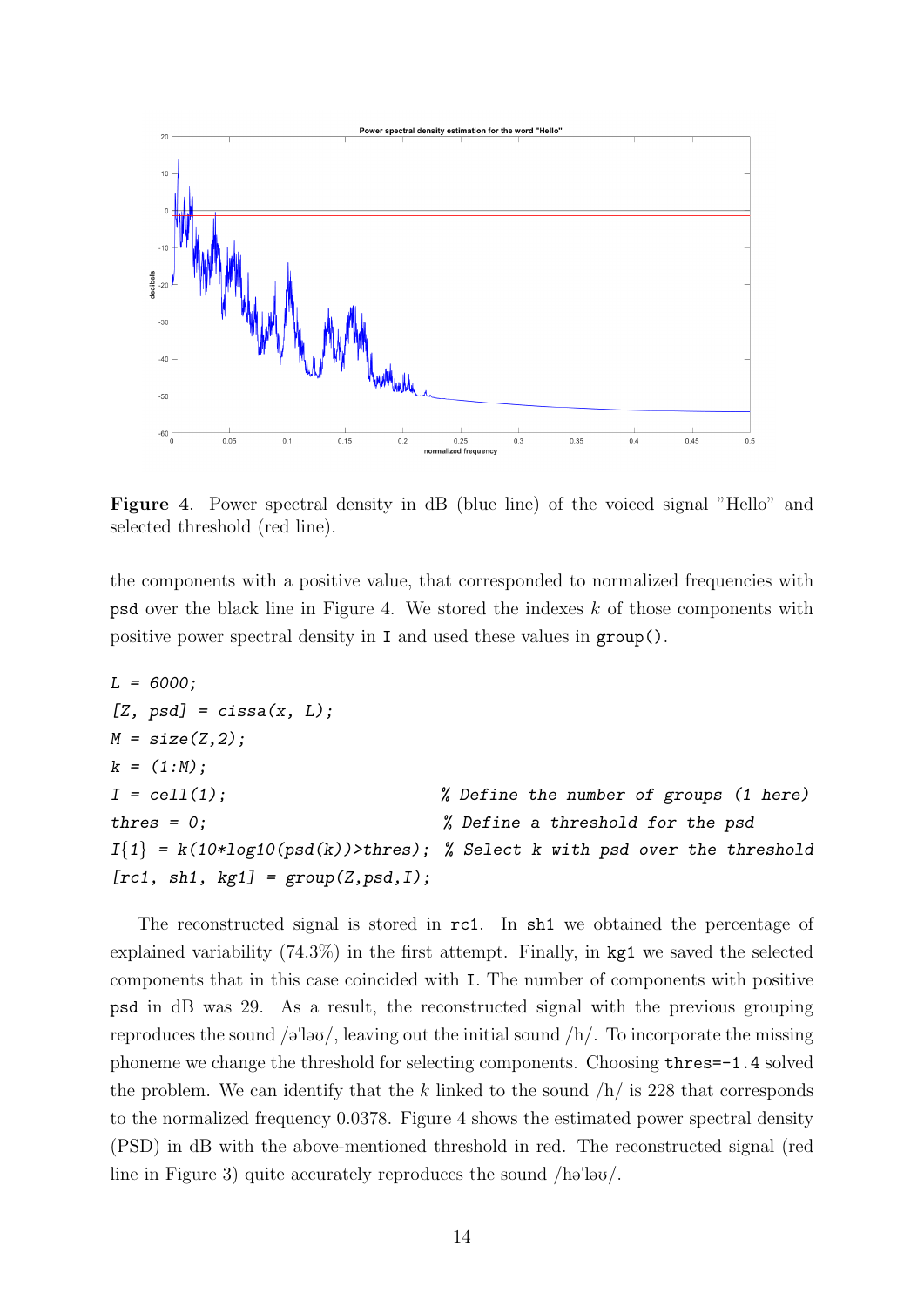In order to achieve the desired reconstruction in the previous example, we could alternatively introduce a group automatically formed by those components whose psd is over a percentile of the empirical distribution of the eigenvalues. To do so for the 95th percentile, select  $I = -0.95$  in group() as we show in the following piece of code:

 $I = -0.95$ ;  $\%$  Share of explained variability  $[rc2, sh2, kg2] = group(Z, psd, I);$ 

As in the previous case, rc2 stores the reconstructed signal, sh2 is now 96.4 % and  $kg2$  contains the 150 indexes  $k$  of the selected components.

Thirdly and finally, we illustrate a different option for grouping using the percentage of accumulated explained variability. Choosing at least 80 % of the explained variability, we introduced this input in the group() function as a negative number in order to distinguish it from the psd largest percentile option as the following piece of code illustrates:

 $I = 0.80;$ [ $rc3$ ,  $sh3$ ,  $kg3$ ] =  $group(Z, psd, I)$ ;

Now rc3 stores the reconstructed signal that is shown in red in Figure [3.](#page-12-0) The exact explained variability saved in sh3 is 80.1  $\%$  and kg3 contains the 41 indexes k of the selected components. This solution also corresponds with the second selected threshold needed in order to incorporate the sound  $/h/$  to reproduce the word "hello".

#### 5.3 Economic example

Indicators of economic activity typically show regular patterns such as trend, seasonality and business cycle that are key to assessing the momentum of the economy. In this respect, Statistical Offices regularly produce seasonally adjusted time series and analysts demand business cycle estimations of a myriad of economic indicators. Given that for economists the frequencies of interest are known beforehand, CiSSA can be used to estimate these signals in an automated way. In this section, we explain and illustrate the automated extraction of these signals by means of the use of cissa() and group() under the automated option.

The Spanish Energy Consumption, in millions of kilowatts, serves as a representative of time series of monthly economic activity. The source is REE (acronysm of Red Eléctrica de España, the sole transmission agent and operator of the Spanish electricity system). Figure [5](#page-15-0) shows the evolution of the log-transformation<sup>[4](#page-14-0)</sup> of this indicator from January 1970 until October 2020. It clearly shows trend, business cycle oscillations and seasonality. The sample size is  $T = 610$  observations.

<span id="page-14-0"></span><sup>4</sup>SSA does not require log-transformation of the time series but, as typically done in business cycle analysis, we take logs in order to make the figures comparable with those usually handled by economic analysts.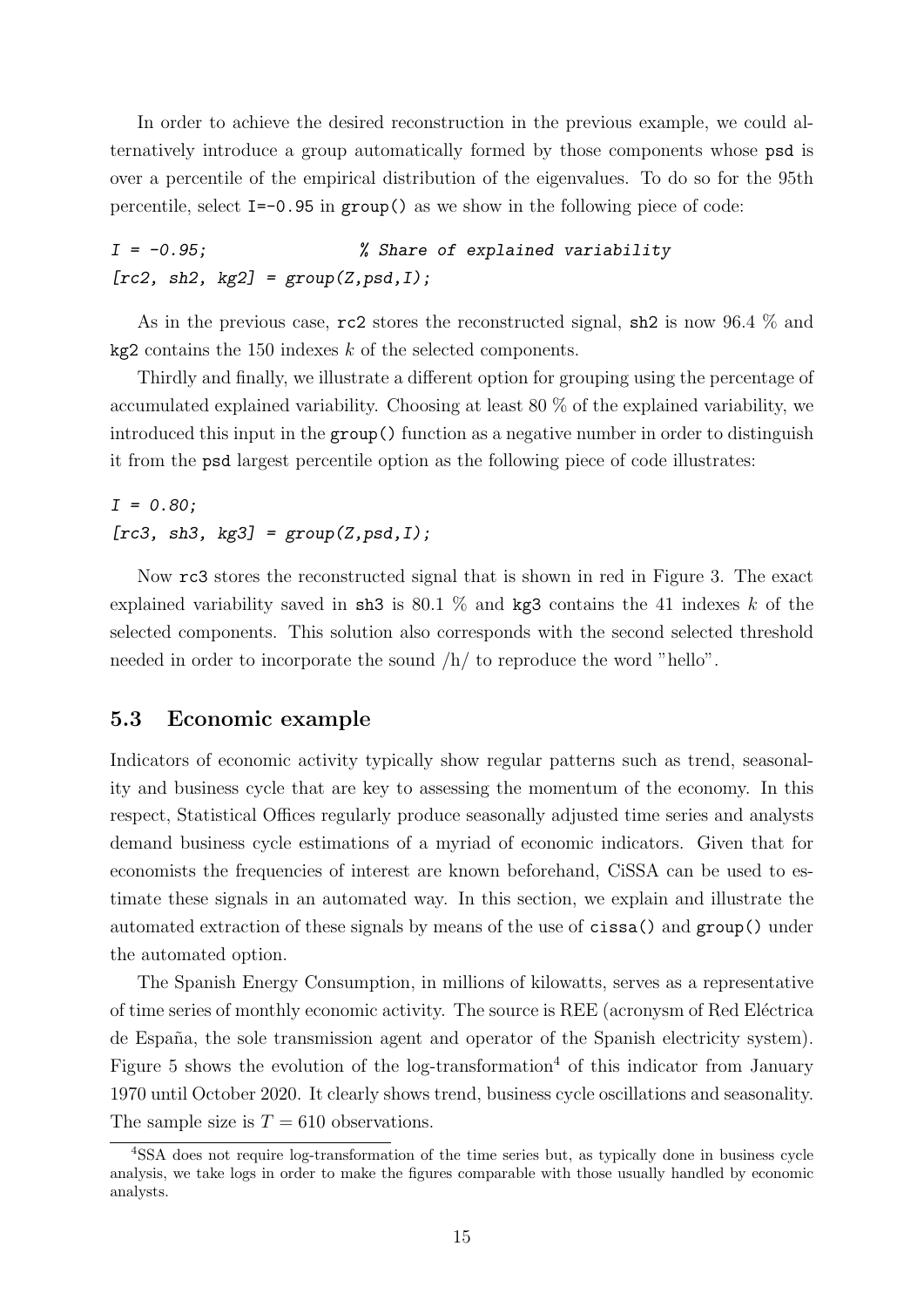

Figure 5. Log Monthly Spanish Energy Consumption (in blue) and CiSSA estimated trend (dotted line in red).

<span id="page-15-0"></span>

<span id="page-15-2"></span>Figure 6. Power spectral density estimation for the monthly Spanish Energy Consumption.

To perform cissa() we just needed to decide on the parameter L. In this case we have considered L=288. The main rationale for this selection for L are that it has to be a number below  $T/2$  and a multiple of the number of observations per year, and of the largest frequency considered  $(8 \text{ years}, 96 \text{ months} \text{ for business cycles})^5$  $(8 \text{ years}, 96 \text{ months} \text{ for business cycles})^5$ . cissa() output produced a matrix of 145 elementary reconstructed components by frequency Z and a vector psd that stores the CiSSA estimated power spectral density at normalized

<span id="page-15-1"></span><sup>&</sup>lt;sup>5</sup>Notice that using this reasoning, alternative possible values for L could be  $L = 96$  or  $L = 192$ . The main results are robust for the choice of L.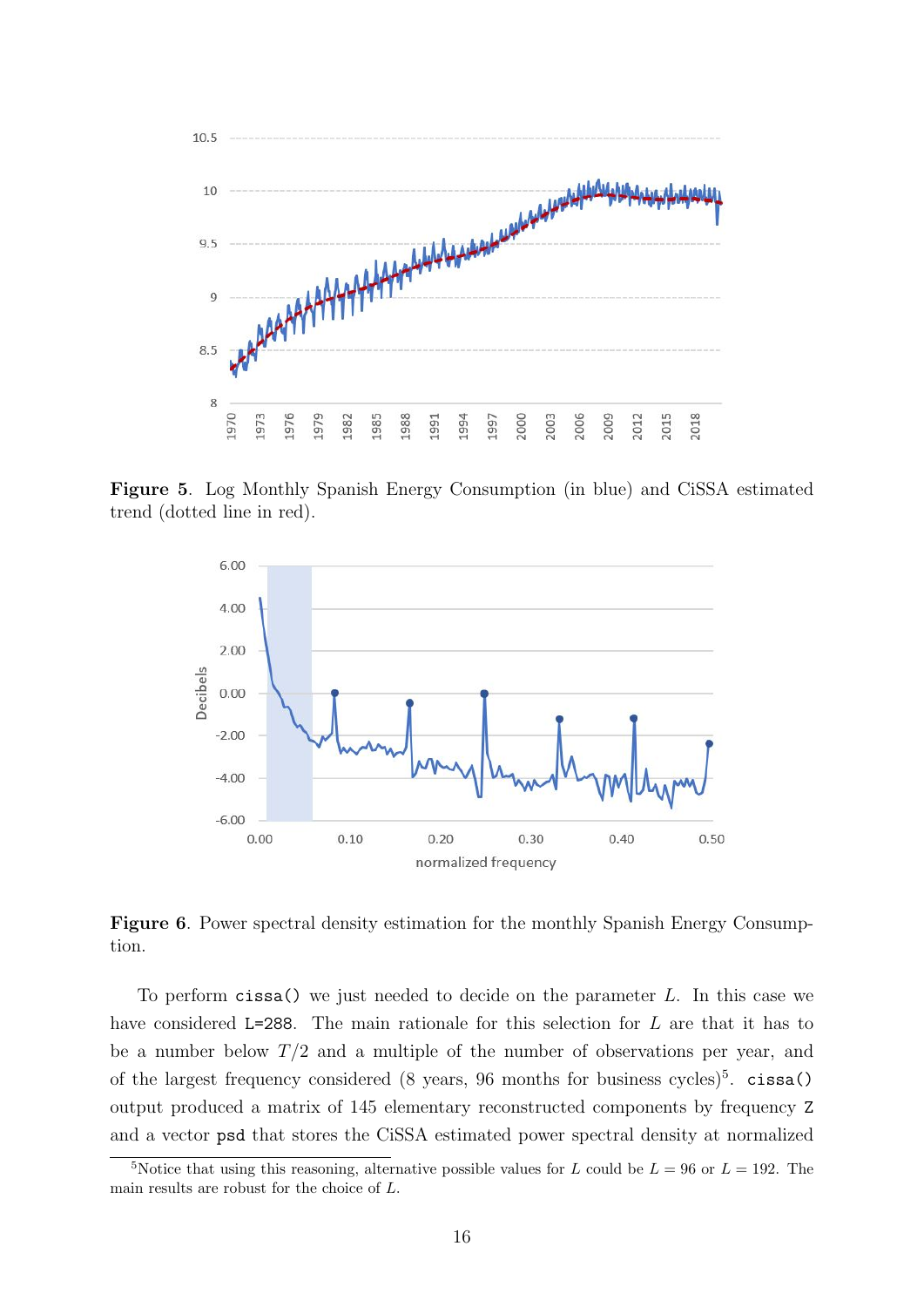frequencies given by  $(1)$ ,  $k = 1, 2, ..., 288$ .

The grouping of the reconstructed components by frequency to obtain the desired signals was carried out in an automated way running group() with I=12 (the number of observations per year). Before analyzing the output produced, we highlighted how the groups are formed as fluctuations are assigned to each group according to their periodicity. It means that the trend is constructed as the sum of the components corresponding to periodicities greater than 8 years. Therefore, the group for the trend comprises  $k = 1$  $(\infty)$  and  $k = 2, 3$  that, given [\(1\)](#page-3-1), will correspond to normalized frequencies below 1/288 and 1/144, i.e., 24 and 12 year cycles. The business cycle is made of fluctuations between 1.5 and 8 years, therefore, it is the result of the sum of the components  $k = 4, ..., 17$ . These correspond to normalized frequencies between 0.010 (1/96) and 0.056 (1/18) and are highlighted in grey in Figure [6.](#page-15-2) Finally, seasonality gathers fluctuations within the year that correspond to normalized frequencies  $1/12$ ,  $2/12$ ,  $3/12$ ,  $4/12$ ,  $5/12$  and  $6/12$  and that correspond with the values of  $k = 25, 49, 73, 77, 121$  and 145. The values of the power spectral density associated with the corresponding normalized frequencies for the selected values of k are marked with a large dot in Figure [6.](#page-15-2)

The code for the previous analysis is very simple and is shown in the following lines:

L = 288; [Z, psd] = cissa(log(x), L); I = 12; % Number of observations in the year [rc, sh, kg] = group(Z,psd,I);

The output of group() is composed of three items. Firstly, rc contains three time series that correspond to the trend, business cycle and seasonal component as they are plotted in Figures [5,](#page-15-0) [7](#page-17-0) and [8,](#page-17-1) respectively. Secondly, sh provides the share of the power spectral density for each group that are  $88.2\%$  for the trend,  $8.5\%$  for the business cycle and 1.5 % for the seasonal component. Finally, kg stores the indexes of the selected components in each group.

The analysis of the extracted signals reveals that the estimated trend, see the dotted red line in Figure [5,](#page-15-0) is able to reflect the long-term behaviour of the Spanish log of Energy Consumption. With regard to the business cycle, Figure [7](#page-17-0) shows that it matches the recessions as dated by the OECD for the Spanish economy. Finally, Figure [8](#page-17-1) shows the changing seasonal behaviour of the Spanish energy consumption where the drops in summer are less pronounced in August, and have even become positive in June and July in recent times.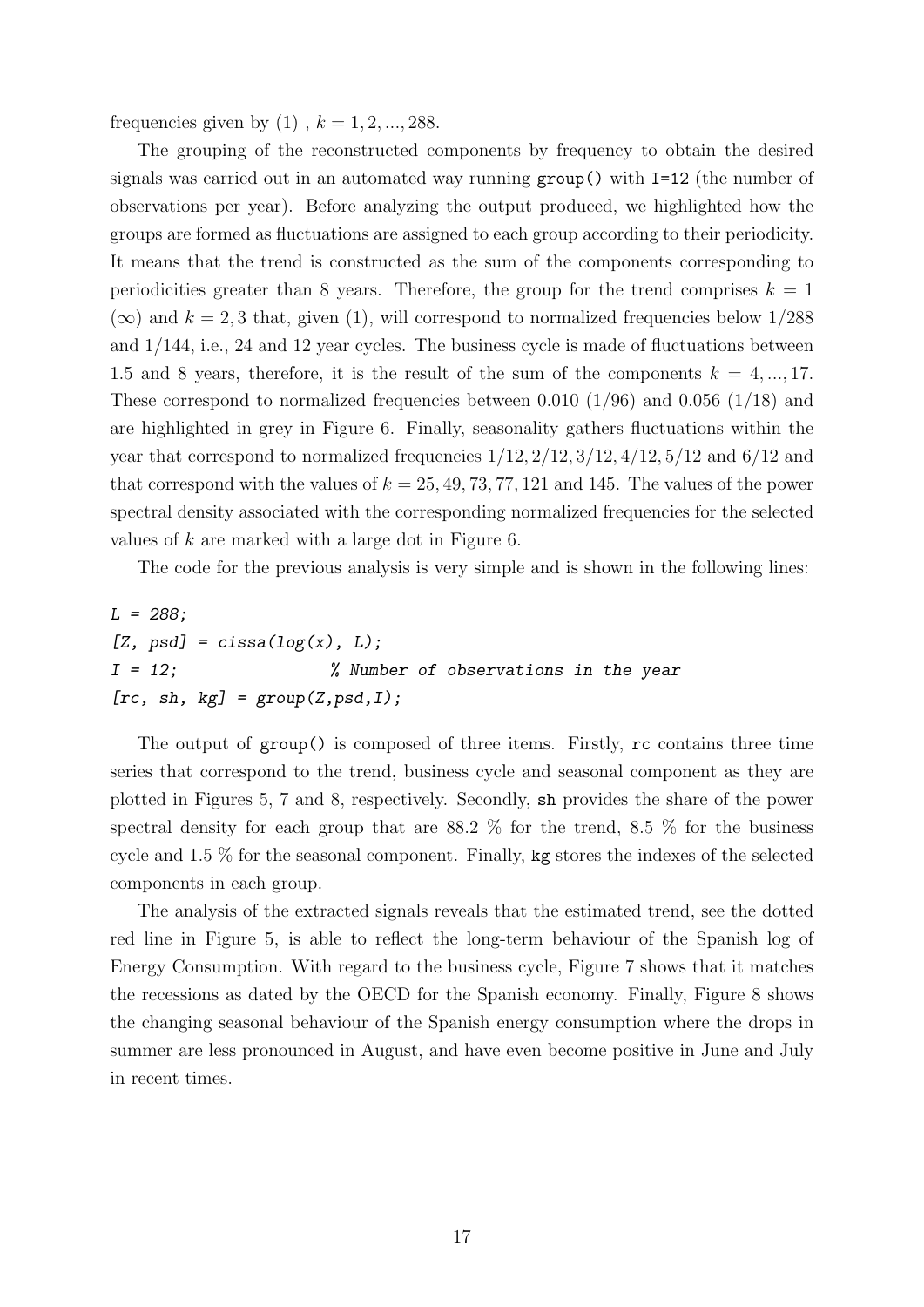

Figure 7. Estimated Business Cycle for the monthly Spanish Energy Consumption and OECD announced recessions (shadowed areas).

<span id="page-17-0"></span>

<span id="page-17-1"></span>Figure 8. Estimated seasonality for the monthly Spanish Energy Consumption.

# 6 Concluding remarks

The cissa() and group() functions can be used to perform Circulant Singular Spectrum Analysis in a univariate time series. The only input needed are the data, the window length chosen for the analysis, and the option desired for grouping. The output gives the reconstructed components as well as the estimation of the power spectral density and the selected components for grouping. CiSSA can be applied in a variety of fields such as those described in the Applications section. The functions are useful for the analysis of stationary and non-stationary time series. They are also very useful for extracting components in a non-linear time series and due to its non-parametric nature, is not necessary to specify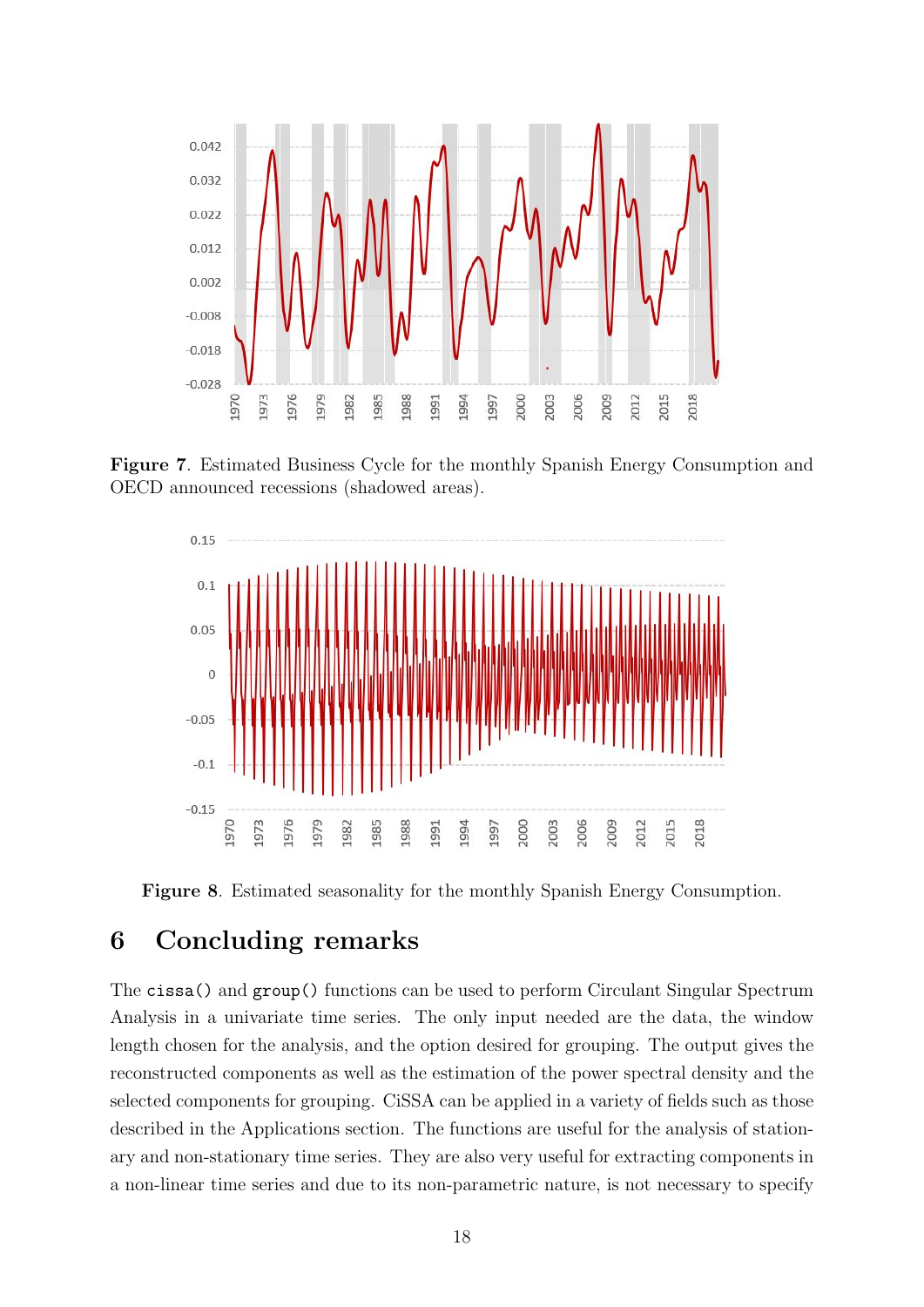a model. Additionally, it can be run in an automated way when the frequency of oscillation is known beforehand, as is usually the case in economic analysis. The functions can be downloaded from the web page [https://es.mathworks.com/matlabcentral/](https://es.mathworks.com/matlabcentral/fileexchange/84094-cissa-circulant-ssa-under-matlab?s_tid=srchtitle) [fileexchange/84094-cissa-circulant-ssa-under-matlab?s\\_tid=srchtitle](https://es.mathworks.com/matlabcentral/fileexchange/84094-cissa-circulant-ssa-under-matlab?s_tid=srchtitle) or [http](https://github.com/jbogalo/CiSSA)s: [//github.com/jbogalo/CiSSA](https://github.com/jbogalo/CiSSA).

# References

- <span id="page-18-9"></span>[1] G. Biagetti, P. Crippa, A. Curzi, S. Orcioni, and C. Turchetti. Analysis of the emg signal during cyclic movements using multicomponent am-fm decomposition. IEEE Journal of Biomedical and Health Informatics, 19(5):1672–1681, 2015.
- <span id="page-18-0"></span>[2] J. B´ogalo, P. Poncela, and E. Senra. Circulant singular spectrum analysis: A new automated procedure for signal extraction. Signal Processing, 179, 2021. doi: 10. 1016/j.sigpro.2020.107824.
- <span id="page-18-1"></span>[3] D. Broomhead and G. King. Extracting qualitative dynamics from experimental data. Physica D: Nonlinear Phenomena, 20(2-3):217–236, 1986.
- <span id="page-18-3"></span>[4] D. Danilov and A. Zhigljavsky. Principal components of time series: the "Caterpillar" method. Saint Petersburg Press, Saint Petersburg, Russian, 1997.
- <span id="page-18-2"></span>[5] K. Fraedrich. Estimating the dimension of weather and climate attractors. Journal of the Atmospheric Sciences, 43(5):419–432, 1986.
- <span id="page-18-8"></span>[6] F. Gianfelici, G. Biagetti, P. Crippa, and C. Turchetti. Am-fm decomposition of speech signals: An asymptotically exact approach based on the iterated hilbert transform. IEEE Workshop on Statistical Signal Processing Proceedings, pages 333–337, 2005.
- <span id="page-18-5"></span>[7] N. Golyandina and A. Korobeynikov. Basic singular spectrum analysis and forecasting with r. Computational Statistics  $\mathcal B$  Data Analysis, 71:934–954, 2014.
- <span id="page-18-6"></span>[8] N. Golyandina, A. Korobeynikov, A. Shlemov, and K. Usevich. Multivariate and 2d extensions of singular spectrum analysis with the rssa package. Journal of Statistical Software, 67(2):1–78, 2015. doi: 10.18637/jss.v067.i02.
- <span id="page-18-7"></span>[9] P. Lancaster. Theory of Matrices. Academic Press, New York, US, 1969.
- <span id="page-18-4"></span>[10] R. Vautard and M. Ghil. Singular spectrum analysis in nonlinear dynamics, with applications to paleoclimatic time series. Physica D: Nonlinear Phenomena, 35:395– 424, 1989.